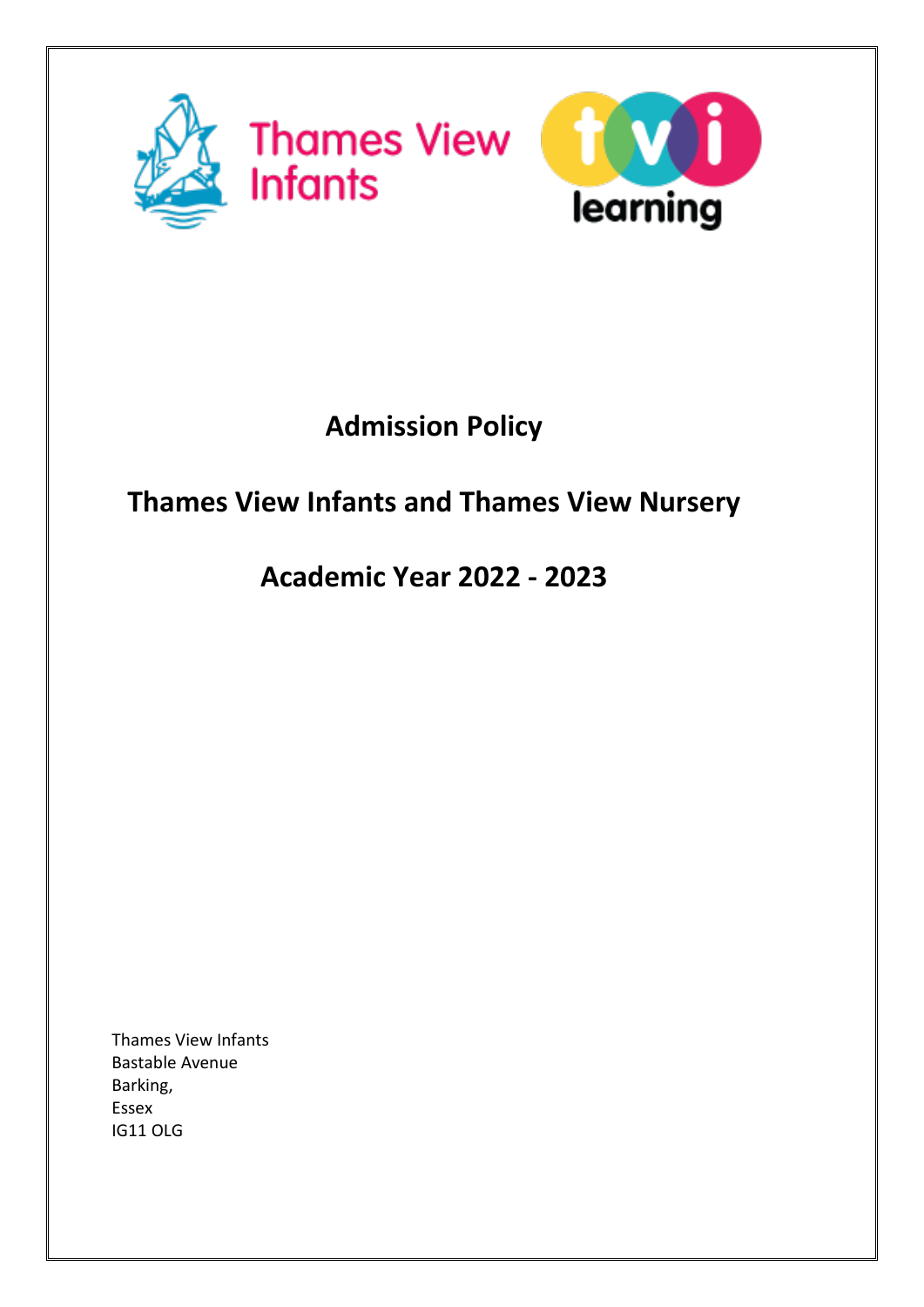## **Introduction**

Thames View Infants (the School) is a mainstream infant academy located in the London Borough of Barking & Dagenham (LBBD) which is part of TVI Learning (the Trust), a multi academy trust. The Trust is the 'admission authority' for the School as defined by the School Admissions Code 2014 (the Code) and is responsible for determining its admission arrangements each year.

This policy sets out the admission arrangements for the School, as well as the Nursery. It will be published on the School's website after formal determination by the Trust (which takes place on or before 28 February each year) and will remain on the website for the remainder of that school year, the following school year (the offer year) and the school year after that (the entry year).

The School's admission arrangements can only be varied from the previous year following statutory consultation for a minimum of six weeks between 1 October and 31 January before formal determination on or before 28 February. Once formally determined, admission arrangements can usually only be varied with Secretary of State consent.

### **The School**

Children are usually admitted to Reception Year at the School in the September following their fourth birthdays (known as 'the normal admission round'), however the School also accepts applications for admission of children in-year and to other year groups, subject to the availability of places.

## **The Nursery**

The School also runs a nursery, Thames View Nursery (the Nursery), on the same site which offers a maximum of one year of part-time nursery provision (15 hours in the mornings, or 15 hours in the afternoons). Children will usually enter the Nursery in the September following their third birthday.

Although the arrangements for entry to nurseries are not governed by the Code, the Trust has opted to set out the entry arrangements for the Nursery in this policy as well.

Parents should note that children who attend the Nursery do not automatically transfer to Reception Year at the School, or receive priority over other applicants. An application for admission to Reception Year must be made in the usual way, and will be considered with all other applications received.

## **Definition of a 'Parent'**

In education law and in this policy, the term 'parent' means a natural or adoptive parent of the child (regardless of whether they have care of or parental responsibility for the child, or with whom the child lives), as well as any person who is not a natural or adoptive parent of the child, but who has care of and/or parental responsibility for the child.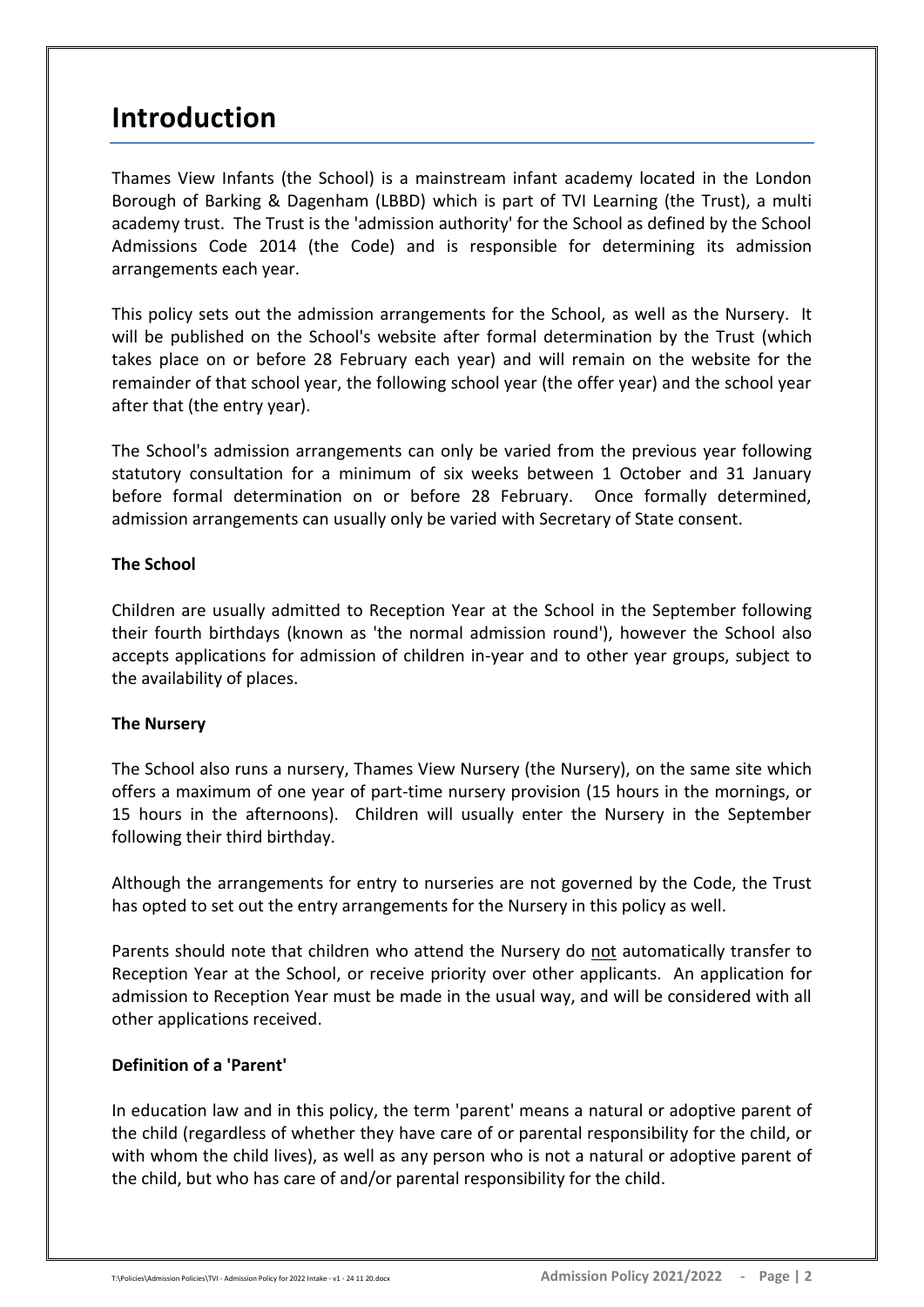### **Staff to Pupil Ratios for Nursery Classes**

The staff to pupil ratios for nursery classes are set out in the Statutory Framework for the Early Years Foundation Stage (EYFS Framework) published by the Department for Education from time to time. The Nursery adheres to these strict ratios.

### **Statutory Maximum Infant Class Size**

The statutory maximum infant class size for pupils in Reception Year, Year 1 and Year 2 is 30 per teacher.

There are circumstances where certain categories of children may be admitted over the statutory maximum class size, in which case they will be 'excepted pupils' who do not count towards the class size for this purpose until the class size falls back to 30. These categories of children are set out in regulations and summarised at Paragraph 2.15 of the Code.

### **Children with an Education Health Care Plan (EHC Plan)**

Children who already have an EHC Plan are admitted to the School or Nursery under separate statutory procedures, not under this policy. These procedures are managed by the child's home Local Authority. Parents of children with an EHC plan should not therefore apply for admission/entry under this policy, they should liaise with their home Local Authority's SEN team.

Where a child's EHC plan names the School or Nursery, they will be admitted/accepted for entry. Where this happens in the normal admission round to the School (i.e. entry to Reception Year in September) or in September to the Nursery, the child will be allocated their place before all other applications are processed, thereby reducing the number of places available within the published admission number (PAN) or stated nursery places for other children.

At all other times, children with an EHC plan naming the School will be admitted/accepted even where this means exceeding the PAN. This does not apply to nursery places due to strict ratios under the EYFS Framework.

Children with an EHC plan which names the School are 'excepted pupils' for the purpose of the statutory maximum infant class size (see above for further details).

## **Twins, Triplets and Children of Higher Multiple Births**

If a twin, triplet(s) or sibling(s) of a higher multiple birth achieves a place at the School within the PAN under this policy in the normal way, but their twin, triplet(s) or sibling(s) of a higher multiple birth have not been successful in achieving a place at the School within the PAN, the School will admit their twin, triplet(s) or sibling(s) of a higher multiple birth even where this means exceeding the PAN.

Where this happens, the children admitted over PAN will be 'excepted pupils' for the purpose of the statutory maximum infant class size, as set out above.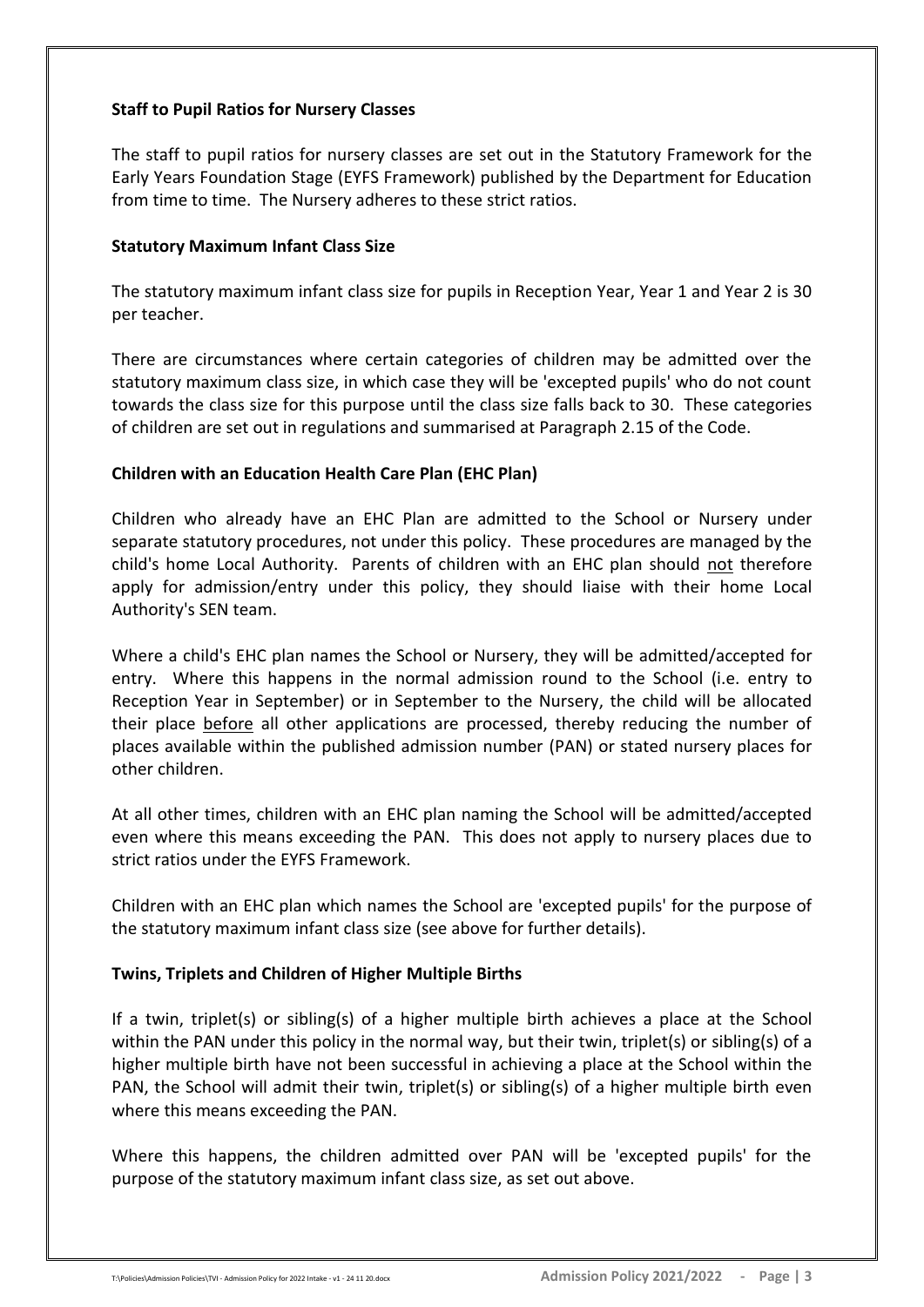This does not apply to Nursery places due to strict ratios under the EYFS Framework.

### **Inclusivity**

The School and Nursery are fully inclusive and welcome applications for the admission/entry of children with the protected characteristics of disability, gender reassignment, pregnancy and maternity, race, religion or belief, sex and/or sexual orientation. The School and Nursery's admission/entry arrangements have been determined and are implemented with its equality duties, including the public sector equality duty (PSED), in mind.

In particular, the School and Nursery welcome applications for the admission of children with special educational needs and disabilities, including behavioural disabilities.

The School and Nursery are also mindful of their duties towards parents and other parties who have the protected characteristics set out above, along with the additional protected characteristics of age, and marriage and civil partnerships.

### **Deferred Entry, Part-Time Attendance at School and Delayed Entry to School**

Children are normally admitted to Reception Year in the September following their fourth birthday, and they are entitled to a full-time place from then. However, children do not reach compulsory school age (CSA) until one of three prescribed dates following their fifth birthday as follows:

| Born on or between:         | <b>Prescribed date the child achieves CSA:</b> |
|-----------------------------|------------------------------------------------|
| 1 September and 31 December | 31 December                                    |
| 1 January and 31 March      | 31 March                                       |
| 1 April and 31 August       | 31 August (a whole school year later)          |

Parents have an absolute right to decide that their child will not start school until they reach CSA (known as 'deferred entry').

Where the child's entry is deferred until later in the school year, but not beyond the first day of the last term (usually after the end of term school holiday at or around Easter), the place that the child achieved in Reception Year will be held for them until they take it up. An achieved place cannot be deferred beyond the first day of the last term of the school year.

In addition, all parents have an absolute right to decide that their child will attend school part-time until they reach CSA. In contrast with deferred entry, this right can be exercised throughout the school year (i.e. including during the last term, in the case of 'summer born children').

These two parental rights can be combined. For example, a child born on 5 February can defer starting school until 1 January (or the day the school reopens after the Christmas break) and then attend part-time until 1 April (or the day the school reopens after the end of term break at or around Easter).

Children born between 1 April and 31 August (known as 'summer born children') do not reach CSA until 31 August and therefore are not required to start school until the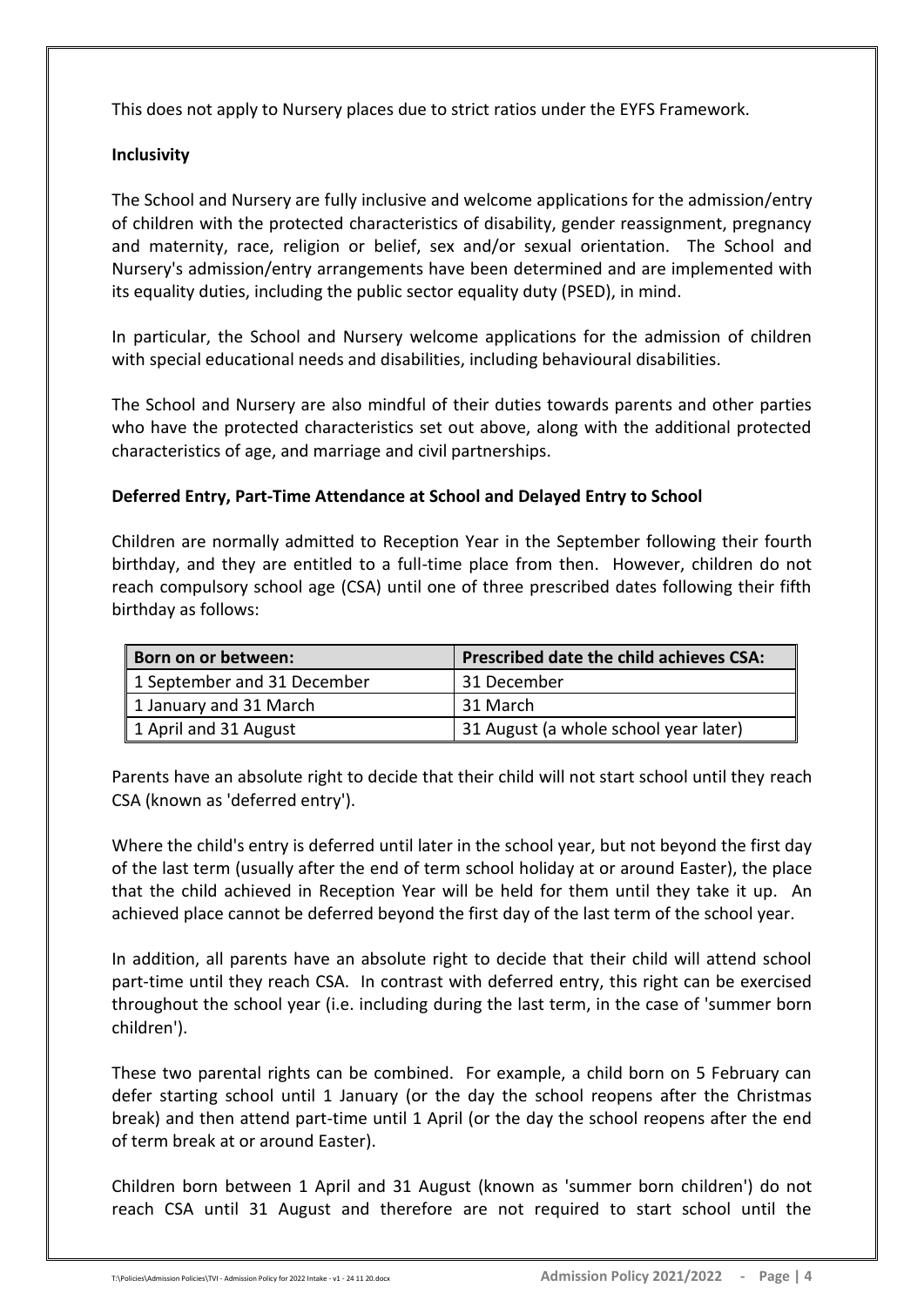September, one school year after they are entitled to a full-time place in Reception Year. As stated above, the parents of summer born children can choose to defer their child's place for the first one or two terms, and can also decide that their child will attend part-time until the end of the school year.

However, the parents of summer born children cannot defer their child's place entirely for the whole school year and still retain the place they achieved in Reception Year, which means that a new application for admission would need to be made for a place in Year 1 in accordance with the in-year procedure. Where the School was oversubscribed when that cohort was in Reception Year, this may mean that there are no available places in Year 1.

The parents of summer born children have a right to make a request for admission outside normal age group to Reception Year, one year later than normal. The procedure for making such requests is set out further below. As parents do not have an absolute right to decide that their child will be admitted outside their normal age group (this is at the discretion of the Trust Board, as the 'admission authority' for the School), parents are strongly recommended to make their request to the Trust Board in good time before they would normally apply for admission with the child's usual cohort, so that they can make an informed choice in relation to deferred or delayed entry once they know the outcome of their request.

Delaying the entry of a summer born child for a whole school year is known as 'delayed entry', whether they then enter the School outside their normal age group in Reception Year, or enter the School in Year 1 (where there is a place available).

Neither the School nor LBBD (or, where applicable the child's home Local Authority) can interfere with a parent's absolute right to decide to defer or delay their child taking up their place and/or that their child will attend school part-time. In addition, neither the School nor LBBD (or, where applicable, the child's home Local Authority) are permitted to decide that a child should defer or delay entry, and/or attend part-time, against parents' wishes.

Once a place has been offered and accepted, parents who want to exercise their right to defer and/or want their child to attend part-time should notify the School in writing as soon as possible, with provisional dates.

#### **Requests for Admission Outside Normal Age Group**

Parents have a right to ask for their child to be admitted to a year group other than their normal year group at the School. This may be to a year group below or above the one they would normally be admitted to. There are a variety of reasons why parents may want to make this request, for example where their child is gifted or has suffered a long period of illness.

Parents do not, however, have an absolute right for their child to be admitted outside their normal age group. When a request is received, it must be considered by the Trust Board (as 'admission authority' for the School) so that they can decide whether or not to agree the request in principle or refuse the request. Requests for admission outside normal age group are not applications for admission, which will need to be made separately, therefore it is possible that the request could be agreed in principle, but a place not achieved when the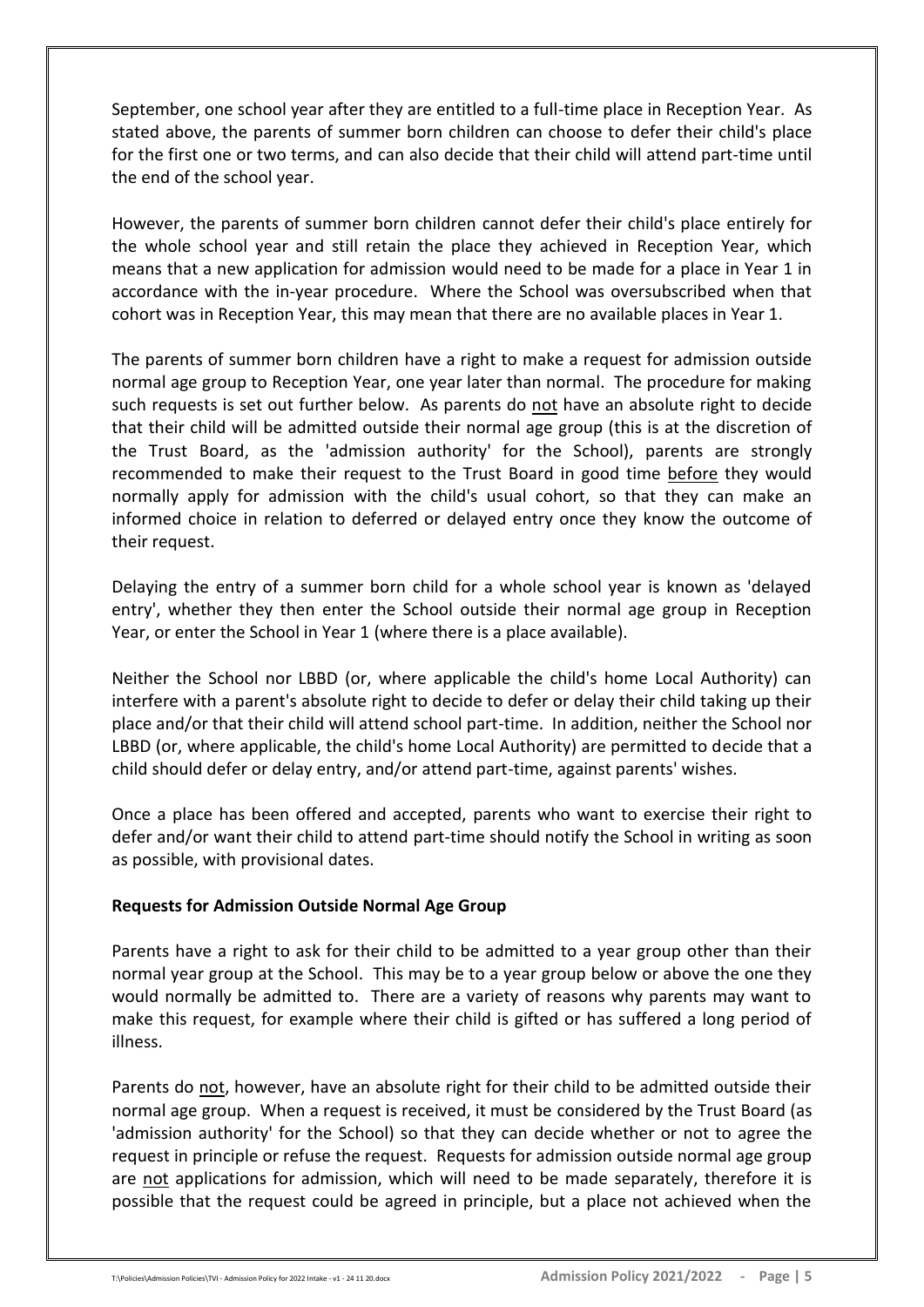application for admission is processed.

In all cases, the Trust Board will notify parents of the outcome in writing, explaining the reasons for its decision in sufficient detail for parents to understand why it came to that decision.

The Trust Board will make all decisions on the basis of the circumstances of each case and in the best interests of the child concerned. The School does not operate a blanket policy in relation to requests for admission outside normal age group. The Trust Board will take into account the parents' views, information about the child's academic, social and emotional development, the child's medical history and the views of their medical professionals, whether they have previously been educated or attended nursery out of their normal age group, and whether they may naturally have fallen into a lower age group if it were not for being born prematurely. They will also take into account the views of the Headteacher of the School. This is not an exhaustive list, and there may be other factors put forward by the parents which the Trust Board may take into account.

Parents should make their requests by completing a Request for Admission Outside Normal Age Group form, which can be downloaded from the School's website or obtained from the School's office, and sending the completed and signed form with any supporting documents addressed to The Clerk to the Trust Board, TVI Learning, Thames View Infants, Bastable Avenue, Barking, Essex, IG11 0LG, by post or hand delivery, or by email to [office@ThamesViewInfants.org.](mailto:office@ThamesViewInfants.org)

As staff to pupil ratios for Nursery classes are determined by reference to the age of the child in those classes, and because the Nursery has limited places and only offers a maximum of one school year of part-time nursery provision, the Nursery will only accept requests for admission outside normal age group in the case of summer born children whose parents intend to exercise their right to delay entry to Reception Year for a whole school year. Parents are strongly recommended to make their request at the time that they would normally apply for their child to enter the Nursery (i.e. in the September following their third birthday), so that they can make informed decisions once they have been notified of the outcome.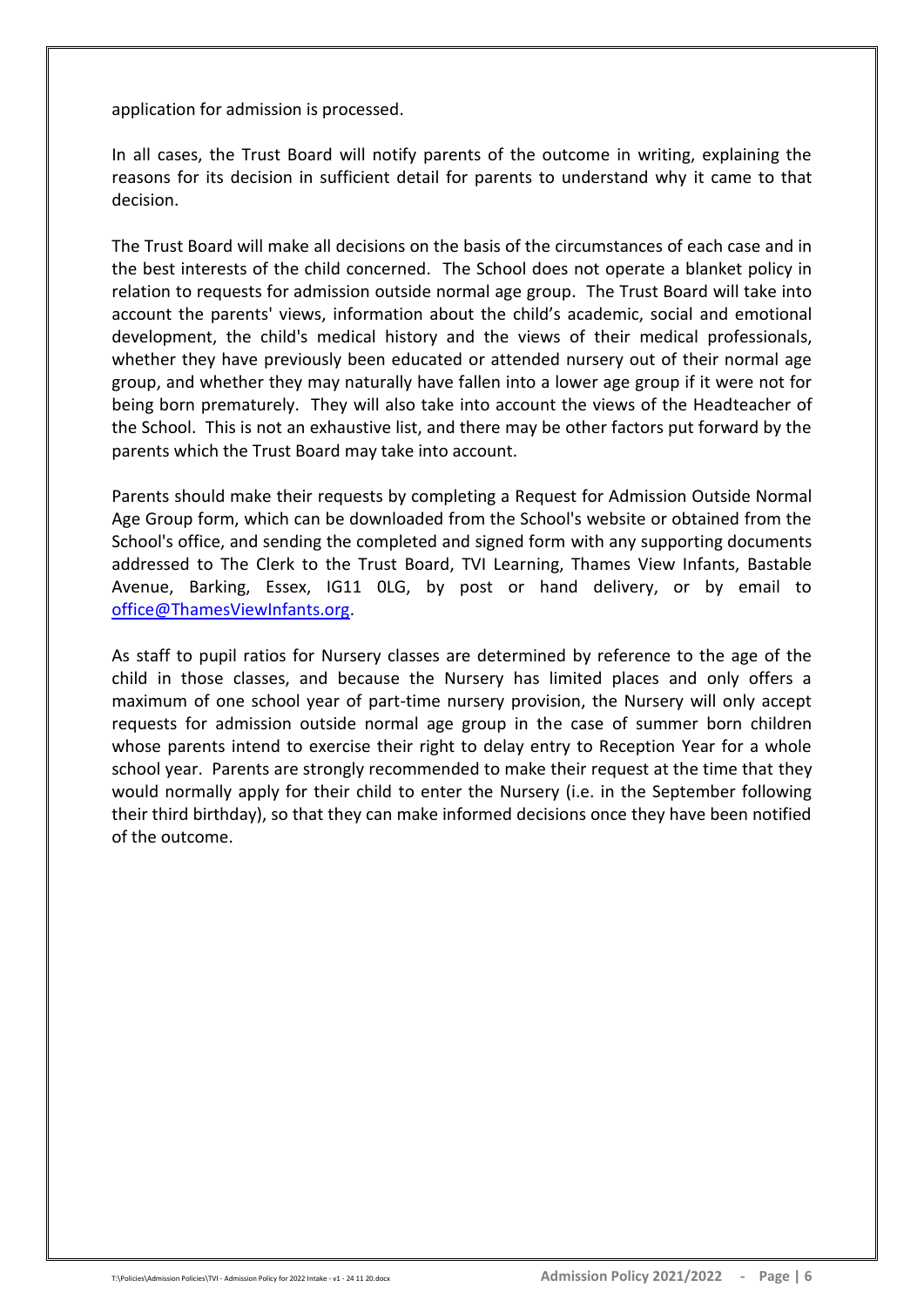## **Admission/Entry and Oversubscription Criteria**

### **Published Admission Number (PAN) for Reception Year**

The published admission number (PAN) for Reception Year is 120.

#### **Number of Available Nursery Places**

The number of nursery places is 78, consisting of 39 morning places totalling 15 hours (3 hours per morning, 5 days per week) and 39 afternoon places totalling 15 hours (3 hours per afternoon, 5 days per week). Nursery session times are as follows:

| Type of place: | <b>Session times:</b> |
|----------------|-----------------------|
| Morning        | 8:45 to 11:45am       |
| Afternoon      | 12:30 to 3:30pm       |

Places are available during term time only, and parents are not able to ask for a mixture of morning and afternoon places. Full-time places are not available.

Places will be offered for a maximum of one school year from September, at which point Nursery provision will cease - this is necessary to ensure that a new intake is able to take up their places each September.

All Nursery places are state funded without means testing.

#### **Oversubscription Criteria for the Nursery and Reception Year at the School**

When the number of applications exceeds the number of places available, the order in which places will be allocated will be as follows:

#### Category 1: Looked after and previously looked after children

Children with the status of looked after children or previously looked after children at the time the application is submitted will be allocated places in this category.

A 'looked after child' is a child is a child who is (a) in the care of a Local Authority, or (b) being provided with accommodation by a Local Authority in the exercise of their social services functions at the date the application is submitted.

A 'previously looked after child' is a child who was looked after, but ceased to be so because they were adopted, or became subject to a child arrangements or residence order, or a special guardianship order.

In order to be included in this category, the application must be accompanied by a letter on headed notepaper signed by the child's fully qualified current or former social worker confirming their status.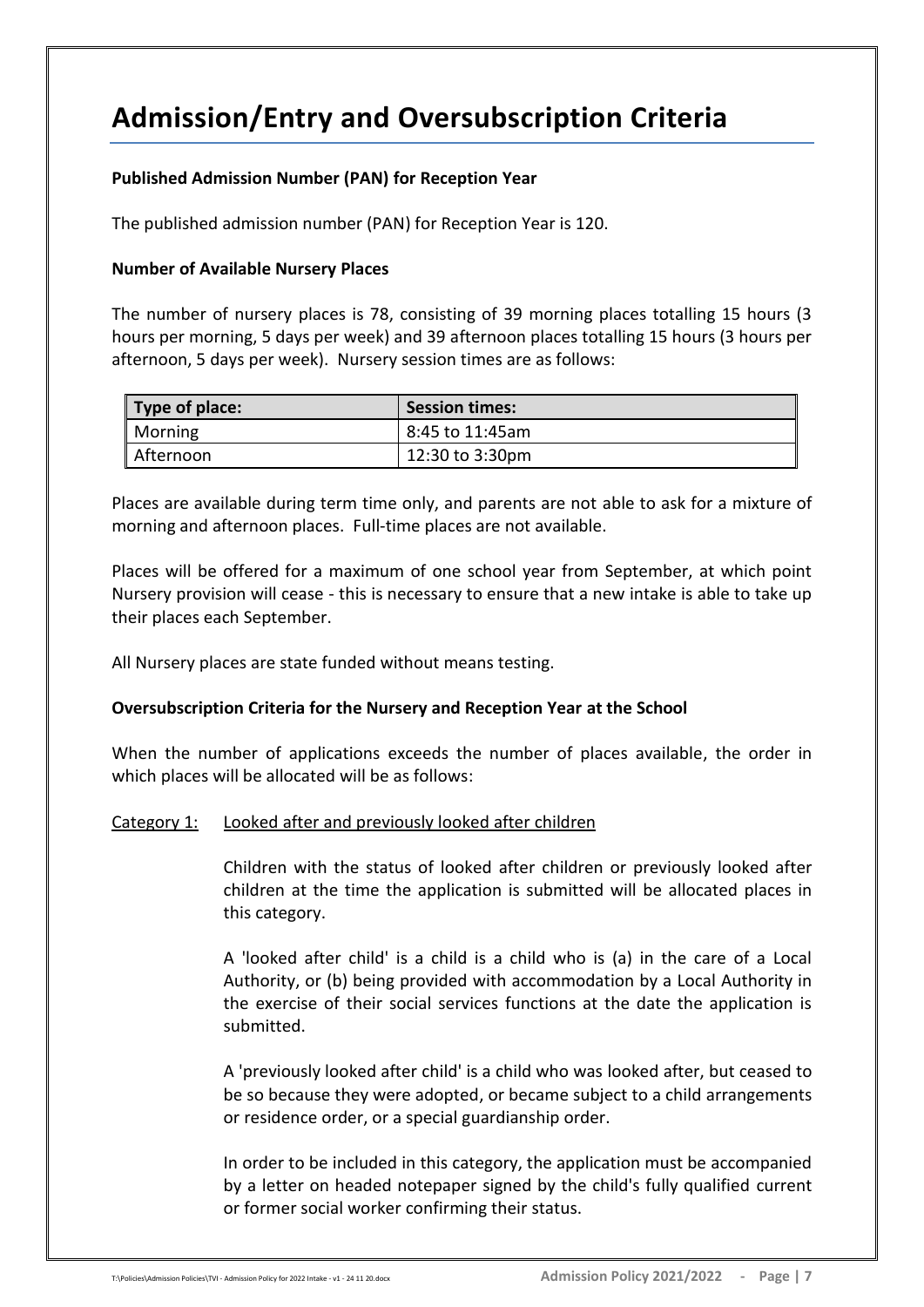## Category 2: Children with a sibling attending Thames View Infants or Thames View Junior School

Children who will have a sibling attending Thames View Infants, or Thames View Junior School, Samuel Ferguson Place, Bastable Avenue, Barking, Essex, IG11 0LG, at the time of their entry to the School or Nursery will be allocated places in this category.

In this category, a 'sibling' is a natural or adopted brother or sister (sharing one or both parents), a foster brother or sister (a looked after child being cared for by one or both parents of the applicant child), a step brother or sister (where one child's parent is married to the other child's parent) or the child of the parent's cohabiting partner, and in all cases the sibling must live with the applicant child as part of the same core family unit at the child's home address (as defined by this policy). For the avoidance of doubt, the children of friends or extended family members (e.g. cousins) will not be 'siblings' under this policy, even where they live at the child's home address.

In order to be included in this category, full details of the sibling must be clearly stated in the application form.

#### Category 3: Children of staff members

Children of staff members employed by TVI Learning at the School or the Nursery who were recruited to fill a vacant post for which there was a demonstrable skill shortage will be allocated places in this category.

In this category, a 'child' is defined as the staff member's natural or adopted child, a foster child placed with the staff member, or a child of the staff member's cohabiting spouse or partner, and in all cases the child must be living with the staff member. For the avoidance of doubt, a child of a friend or extended family member will not meet the definition of a 'child' in this category, even where they live at the staff member's home address.

In order to be included in this category, the employed parent must complete the application form, with no details of the other parent being given.

Applications for a place at the School must also be accompanied (by the closing date, in the normal admission round) by a completed, signed and dated Category 3 Supplementary Information Form, which is available to download from the School's website or in hard copy from the School's office. This is not necessary in relation to Nursery applications.

#### Category 4: All other children

All children not falling into any of the categories above will be allocated places in this category.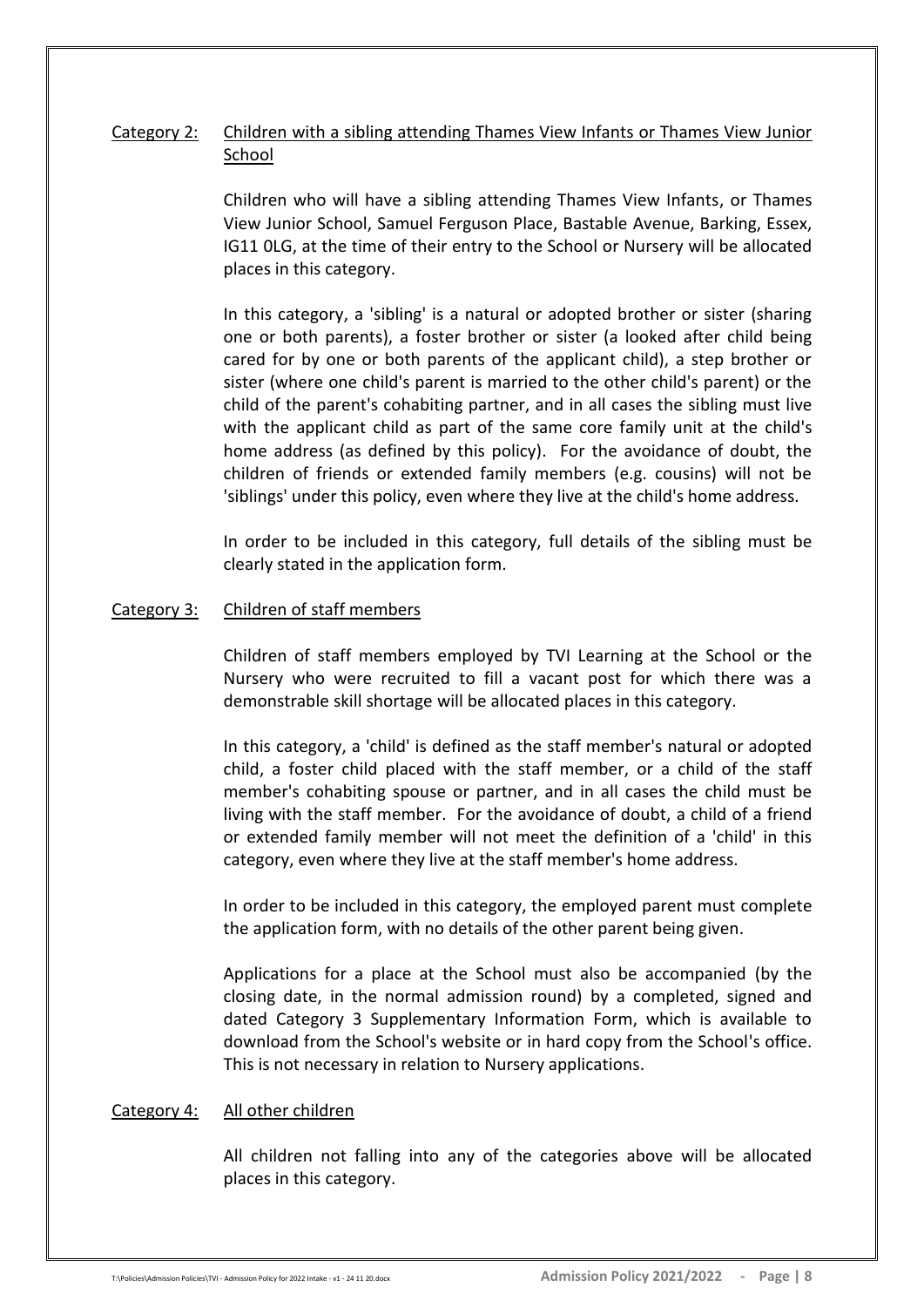No circumstances other than those outlined above can be considered. Parents are asked to refrain from providing any information about their child or their family which is not directly relevant to the criteria outlined above, as it cannot be considered and may be expressly prohibited by the Code.

#### **Tie Breaker**

Where there are more applications than remaining places in any of the categories above, the order in which places will be allocated will be determined by reference to the distance the child lives from the School or Nursery, with those living closer receiving higher priority.

Distance will be measured in kilometres in a straight line (as the crow flies). The LBBD Admissions Team measure all distances using Synergy's geographical information system, from the centre of the child's home address to the School's main gate.

Where two or more applications cannot be separated because the children live an equal distance from the School, the order in which places will be allocated to these children will be determined by random lottery which will be supervised by someone who is independent of the School and Nursery.

### **The Child's Home Address**

Under this policy, the child's home address will be the residential (not business) address of their parent (as defined above) at which they live and sleep for more than 50% of their time from Sunday night to Thursday night during term time, and the address at which they are registered with their GP, hospital, dentist and optician, and at which Child Benefit and Child Tax Credit (if eligible) is claimed, as at the application deadline. For the avoidance of doubt, the application will be processed using the address which meets this definition, rather than the address given by the parent in the application.

LBBD and/or the School/Nursery check addresses to prevent fraudulent applications. On the child's induction, parents will be asked to provide three original documents as evidence of the child's identity and the child's home address stated in the application. Full details of the types of original documents required are available on LBBD's website (including the documents required if the family live with another person who is named as the owner/tenant of the property, or the child lives part-time with different parents, where a family court child arrangements or other order may need to be provided).

If a parent cannot provide the required evidence of the child's home address and the School or Nursery is oversubscribed, the offer of a place will be withdrawn. In those circumstances, the parent will need to contact their home Local Authority or other nurseries to obtain an offer of a place at another school or nursery.

If the child moves address during the application process, their parent must notify the School and the Admissions Team or Nursery immediately of the child's new address, and provide further documentary evidence for the new address. The stated length of any tenancy in this documentation must be sufficient to cover the date on which the child would start at the School in September.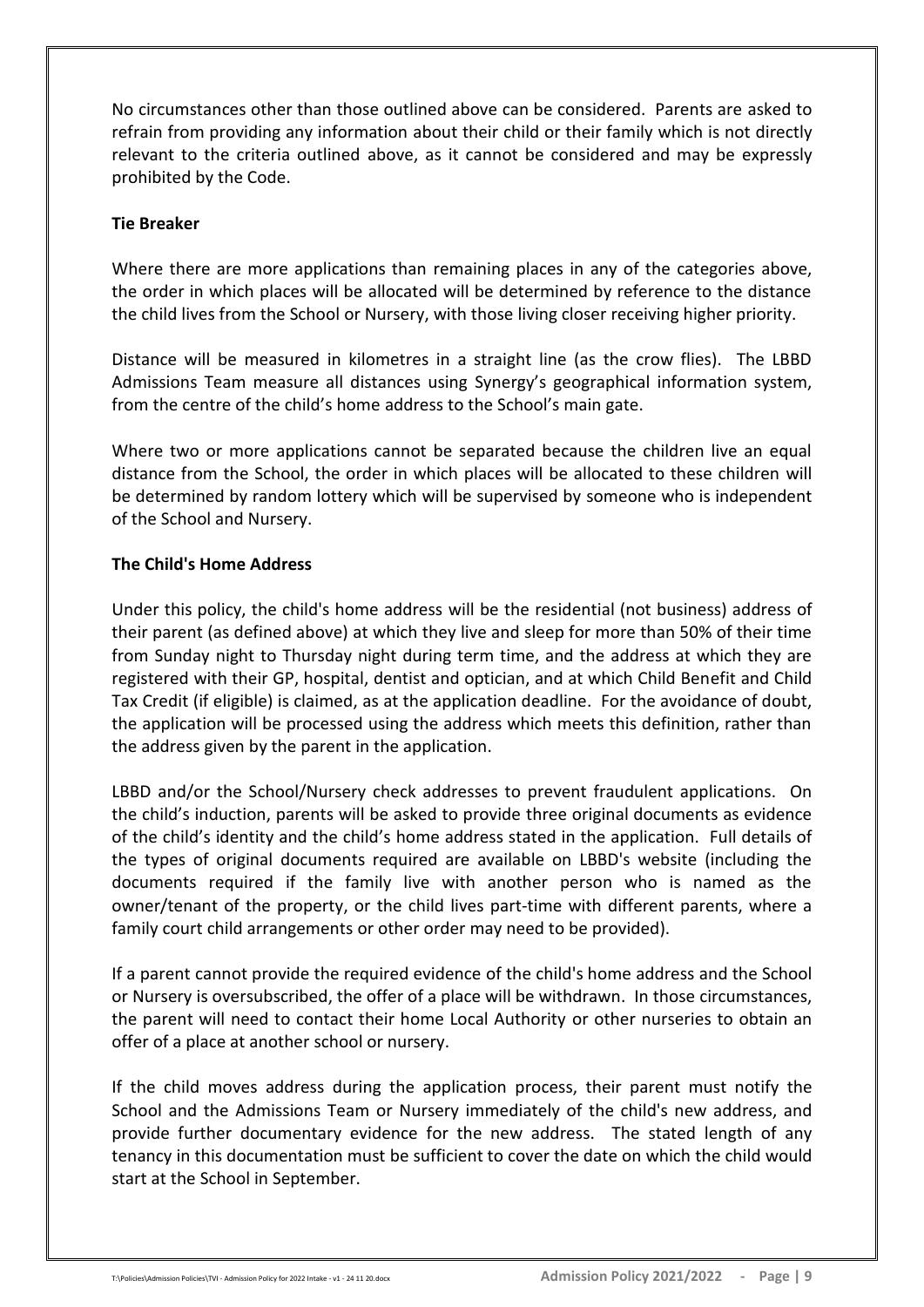If the applicant child moves address to LBBD from another area, and their parent submitted an on-time application for admission to school to the child's previous home Local Authority, the Admissions Team may treat the application as on-time for a limited period of time. Parents should contact the Admissions Team as soon as possible to enquire if this is the case. This does not apply to Nursery applications.

#### **Children of UK Armed Forces Personnel or Crown Servants**

Applications for the admission/entry of children of UK armed forces personnel with a confirmed posting to the School or Nursery's area, or Crown servants returning from overseas to live in the School or Nursery's area, will be accepted and processed before the family moves to the area where the application is accompanied by an official letter giving a relocation date and a Unit postal address or quartering area address to use when applying the oversubscription criteria.

This exception is necessary for the School and Nursery to support the Government's commitment to removing disadvantage suffered by the children of UK armed forces or Crown servant families who regularly change address.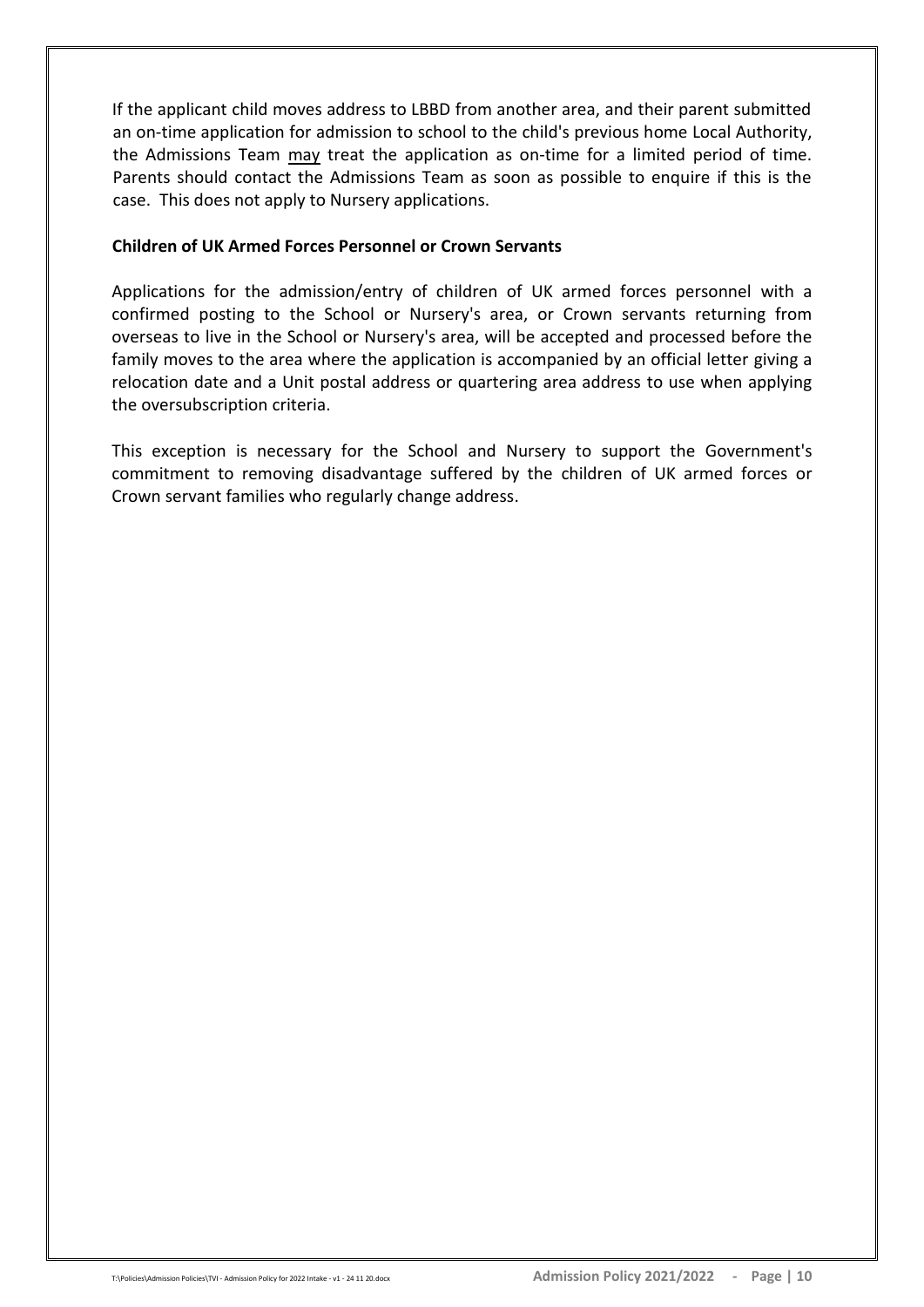## **Application Procedure**

## **Applications for Admission to Reception Year at the School in the Normal Admission Round**

Applications for a place in Reception Year in September is known as admission 'in the normal admission round'. All Local Authorities are legally required to coordinate the admission of all children living in their area in the normal admission round.

The School participates in London Borough of Barking and Dagenham (LBBD)'s co-ordinated scheme, which is called the Pan-London Coordinated Admissions Scheme (the Scheme) and involves all 33 London Local Authorities and the seven Local Authorities that border London. The Scheme is a voluntary extension of the legal requirement that all Local Authorities must co-ordinate the admission in the normal admission round, and aims to simplify the application process for parents and increase the number of pupils who receive an offer of a place at one of their preferred schools.

### **The Scheme's Timetable for Admission to Reception Year in September 2021**

| Friday, 15 January 2021 | Statutory deadline for receipt of Common Application<br>Forms (closing date for applications) |
|-------------------------|-----------------------------------------------------------------------------------------------|
| Friday, 16 April 2021   | National offer day for on-time applicants                                                     |

#### **How to Apply for a Place in Reception Year**

Parents must apply to their home Local Authority using its Common Application Form (CAF) for a place at the School. Full information on the Scheme and how to apply for places will be published on each Local Authority's website.

Parents of children who live in London Borough of Barking and Dagenham (LBBD) should apply for a school place by using an online CAF at [www.eadmissions.org.uk.](http://www.eadmissions.org.uk/) A link is also available on LBBD's main admissions page [www.barking-dagenham.gov.uk/admissions.](http://www.barking-dagenham.gov.uk/admissions) The online system is hosted by London Grid for Learning (LGFL) and is financed through the Local Authorities within the Scheme. Help sessions for online applicants are provided by the Admissions Team once a week until the closing date at:

Dagenham Central Library 1 Church Elm Lane Dagenham, Essex RM10 9QS

Every Tuesday help is also available at The Barking Learning Centre:

Barking Learning Centre 2 Town Square Barking Learning Centre Barking, IG11 7NB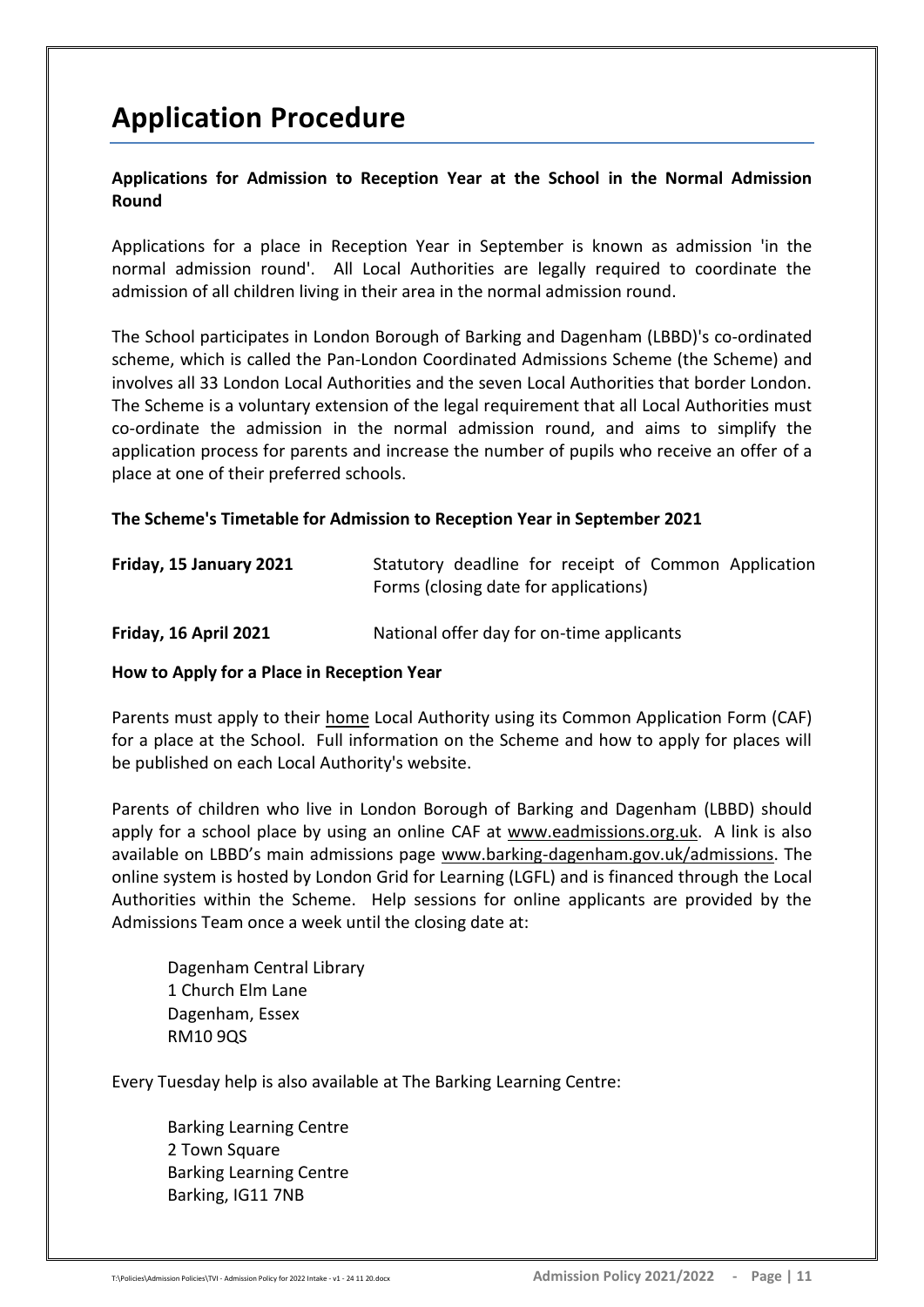Parents of children living in LBBD can express a preference for the schools that they wish their child to be considered for, and rank them in order of preference. Parents should ensure that they clearly state the name of all state-funded schools and/or academies that they wish to apply for as a preference in the CAF. LBBD's Admission Team will then allocate a place at the highest preference school, subject to availability of places.

Parents will be notified of the outcome of the application in writing. Where a place is offered, parents are asked to formally accept the offer within 10 school days. Where a place is refused, parents will be giving full details of their statutory right of appeal.

#### **Late Applications**

Late applications (i.e. those received after the statutory closing date for applications) will be considered in the first allocation/offer round in exceptional circumstances only, where all necessary information and evidence has been provided, and there is still sufficient time to process the application. Each case will be considered on its own individual circumstances and a decision will be made by the LBBD Admissions Panel. Examples of exceptional circumstances justifying a late application may include the long term illness of a single parent, the recent death of a close relative, or a recent move to the area following the submission of an on-time application in the previous Local Authority area. Documentary evidence will be required in all cases.

Other than in the circumstances outlined above, applications received after the statutory closing date for applications will be considered after all on-time applications have been processed, which is likely to substantially reduce the child's chances of achieving as place at one of the schools a preference has been expressed for. It is therefore crucial that parents adhere to the statutory closing date for applications.

## **In-Year/Other Year Applications for places at the School**

The School has arranged for LBBD to coordinate in-year/other year applications to the School. Parents must apply to LBBD using its In-Year Common Application Form (ICAF) for a place at the School. Full information and how to apply for places is published LBBD's website.

#### **Waiting Lists at the School**

The names of all children who are not successful in achieving a place at the School will be placed on a waiting list for the School until the last school day of the Autumn term following entry in September. The waiting list is maintained by LBBD.

Children are ranked on the waiting list by reference to the oversubscription criteria set out above, not by reference to the date that their name was included. This means that a child's name may go down, as well as up, the waiting list as other children's names are added.

## **Statutory Right of Appeal against the Refusal of a Place**

All parents have a statutory right of appeal against the refusal of a place both in and outside the normal admission round. Full details about the statutory right of appeal are set out in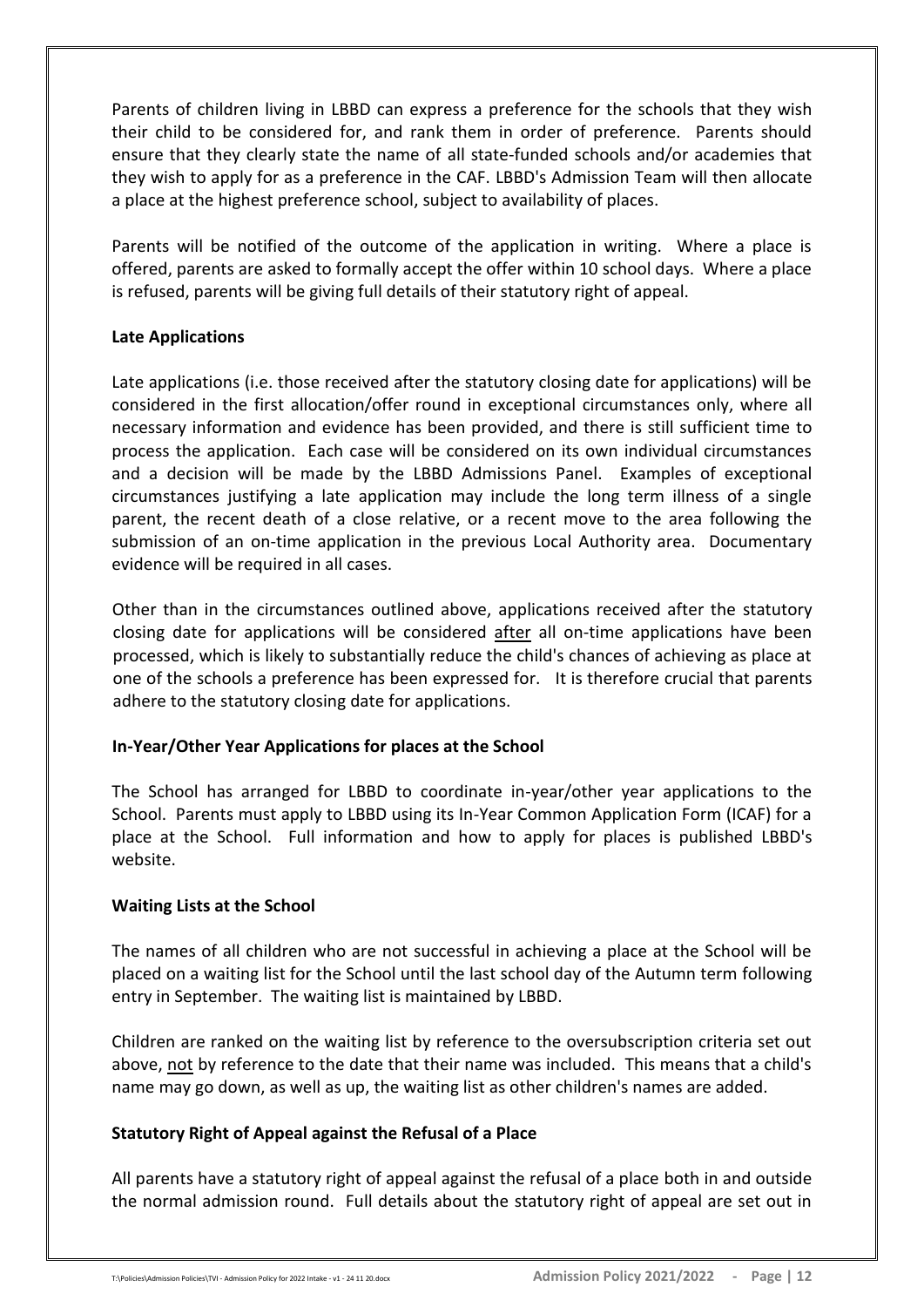the School Admission Appeals Code 2012.

The appeal will be heard before an independent Admission Appeal Panel consisting of three people, none of whom will have any connection with the School or LBBD's Admissions Team. Parents can make representations in writing ahead of the hearing and/or verbally at the hearing.

The Trust is responsible for arranging Admission Appeal Hearings, however it has contracted with LBBD to make the administrative arrangements in this respect. Full details about the right of appeal and the procedure that must be followed, including the deadline by which an appeal must be lodged, will be included in the letter notifying the refusal of a place.

The School will publish an Admission Appeal Timetable for appeals against refusals of places in the normal admission round on or before 28 February each year.

Parents do not have a right to a second appeal to the School during the same school year unless, in exceptional circumstances, the School has accepted a second application for admission of the child because of a significant and material change in the circumstances of the parent, the child or the School, but has again refused admission.

There is no statutory right of appeal against the refusal of a Nursery place.

### **Complaints about Appeals**

Parents may complain about maladministration on the part of an Admission Appeal Panel to the Secretary of State, who may consider whether the Admission Appeal Panel was correctly constituted, and whether the School acted reasonably in exercising functions in relation to the appeals process, or failed to discharge a duty in relation to the appeals process. Complaints can be submitted by completing an online form, or requesting a hard copy form to complete, via the Department for Education's website:

## <https://www.gov.uk/schools-admissions/complain-about-the-appeals-process>

If the Secretary of State finds that something went wrong, the School can be directed to arrange a new Admission Appeal Hearing. The Secretary of State does not, however, have the power to overturn the Admission Appeal Panel's decision, as this can only be overturned by the courts on a successful application for judicial review.

#### **Applications for Entry to the Nursery**

Applications for Nursery places are processed by the School.

To apply for a place at the Nursery, parents must complete a Nursery Application Form, which is available to download from the School's website, or in hard copy format from the School office. For admission in September, the completed, signed and dated application form must be submitted to Nursery Admissions, Thames View Infants, Bastable Avenue, Barking, Essex, IG11 0LG, via post or hand delivery, or by email to NurseryAdmissions@TVIacademy.org by the closing date for applications, which is 28 February 2021.